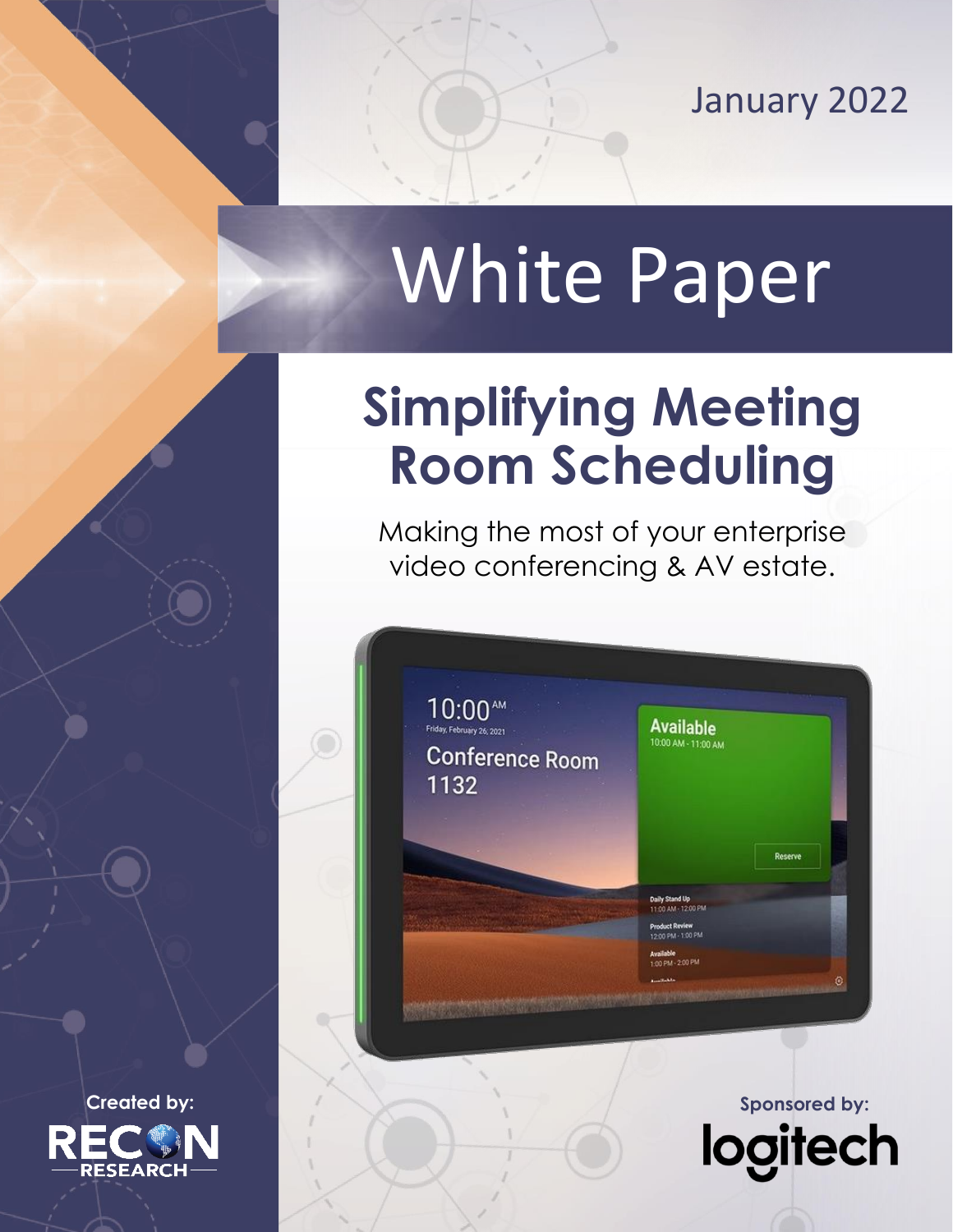### **Introduction**

Whether your company has 100 employees or 100,000, it's the same old story --- there are never enough meeting rooms to go around.

The meeting room shortage is not a new problem. We've heard end-users complain about finding the right space to meet at the right time since the late 1990s. Since then, the industry has solved many meeting room reliability, quality of experience, and cost-related issues. Yet, the meeting room scheduling problem remains.

### The Meeting Room Scheduling Problem

Meeting room scheduling should be easy. People book millions of flights, hotels, doctor's visits, and business meetings every day. But somehow, meeting rooms are different.

In most companies, meeting rooms are in very high demand for several reasons.

- **Popularity of Open Office Plans** Open-office workers use meeting rooms to concentrate, meet with colleagues, take phone calls, etc.
- **Reduction in Executive Offices** Many executives who previously had offices now use meeting rooms as a private workspace.
- **Growth in Team-Based, Project-Based Work** Work teams use meetings rooms to ideate, collaborate, and solve problems.
- **The Need to Impress** Executives and sales teams use meeting rooms to meet with clients, prospects, and partners.
- **The Distributed Workforce** Hybrid workers use meeting rooms as offices and places to meet with dispersed colleagues.



The demand for meeting rooms will likely increase as these trends grow over time.

*Figure 1: Typical Video Conferencing Room*

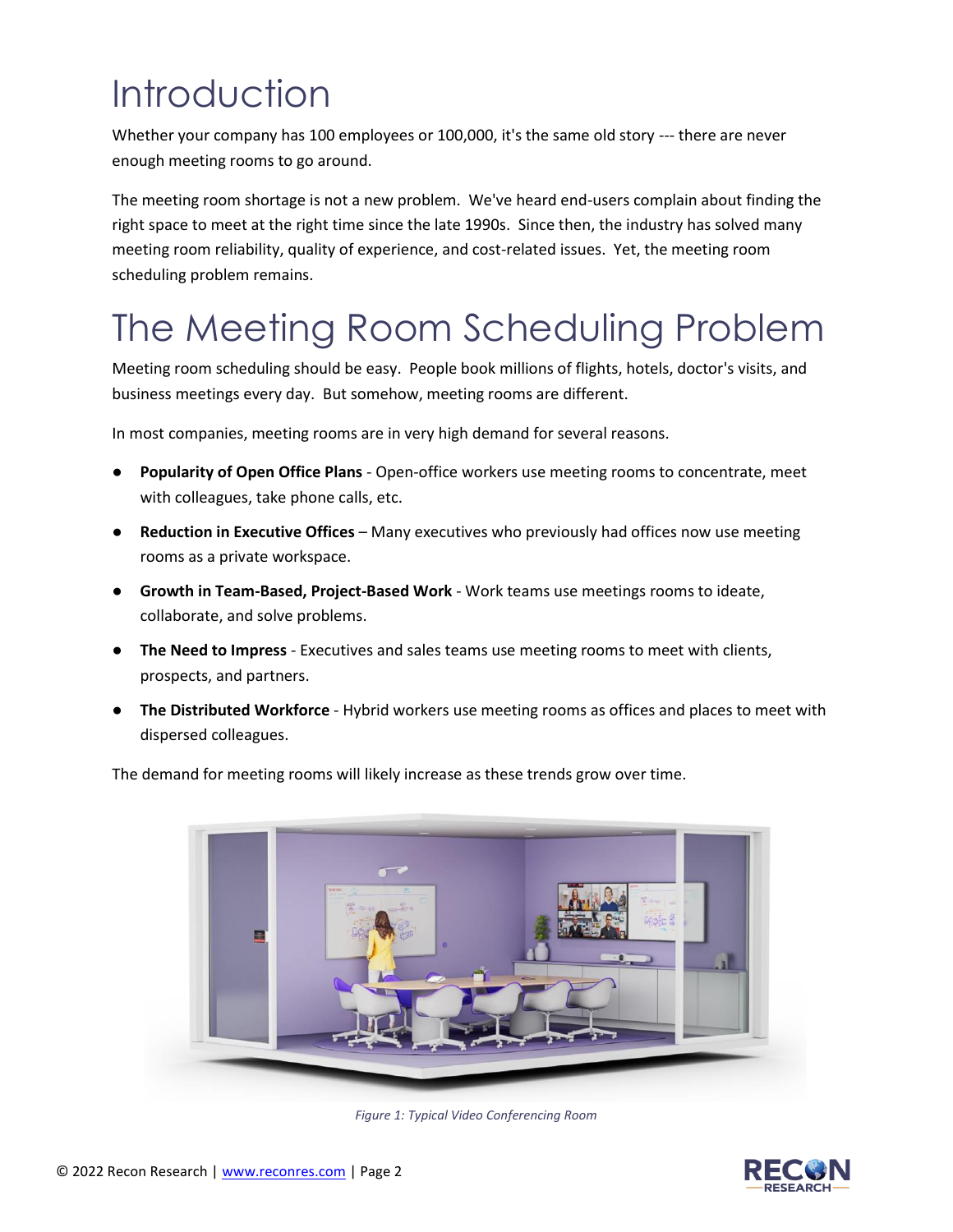The first step toward solving the scheduling problem is understanding some of the critical issues.

#### **Meeting Room Space is Expensive**

Although AV and video conferencing equipment costs have plummeted in recent years, meeting room real-estate is still very expensive. For example, the floor space for a small 12 x 15-foot meeting room might cost upwards of \$20,000 per month! $1$ 

#### **Private Meeting Rooms**

Many meeting rooms are private and available to specific users only. For example:

- Meeting rooms on the executive floor might be reserved for C-level staff only
- Meeting rooms near the HR or legal departments might be reserved for those teams only

#### **Scheduling System Limitations**

Many feature-rich meeting room scheduling systems are available, but most companies use groupware (e.g., Office 365, Google Calendar, etc.) for scheduling.

Groupware systems let users reserve meeting rooms within the same user interface they use to book their meetings. However, this approach to meeting room scheduling has limitations, including:

- In many companies, not all meeting rooms are included in the calendaring system.
- These systems do not help users find the booked meeting room in the office space.
- These systems do not make it easy for mobile users to search for and book rooms while on the go.



*Figure 2: Typical Meeting Calendaring Application*



<sup>1</sup> https://www.squarefoot.com/office-space/ny/new-york/manhattan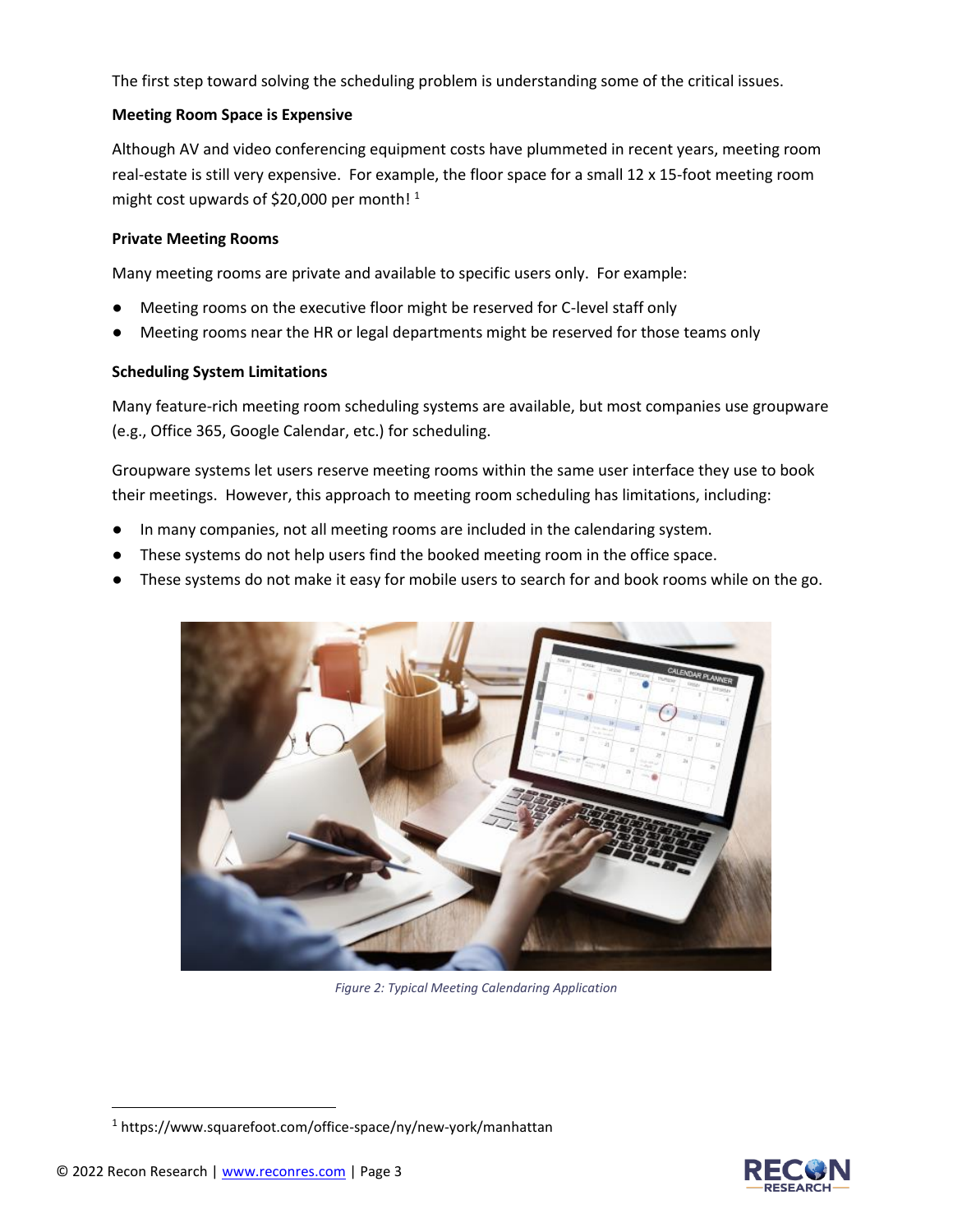#### **Ghost Meetings**

It's common for people to book a meeting room and forget to cancel the reservation when their meeting is rescheduled or canceled. So, the room stays empty but unavailable to others.

Recurring ghost meetings and meetings booked by employees who have since left the firm can take up a significant portion of a company's meeting room capacity.

Some companies have systems that automatically cancel meeting room reservations if nobody shows up for 10 or 15 minutes after the scheduled start time. However, these last-minute cancellations make little difference because nobody knows these rooms are now available.

#### **Ad-Hoc Meetings / Meeting Room Squatters**

Some of the most valuable meetings happen on the fly, with no advanced planning or preparation. And many such meetings require a meeting space.

Also, some meetings require a meeting room unexpectedly. For example, a quick chat between two workers might escalate into an ideation session requiring an AV-equipped meeting room.

These users typically walk around the building, find an empty meeting room, and squat.

Ironically, even though these users are standing in front of or in the actual meeting room, they have no idea whether that room is available or already reserved.

> *Users near or even standing in a meeting room typically have no idea whether that room is available or already booked.*

Often, users must vacate and find another room when those who booked the room arrive. We call the act of moving from room to room every few minutes the meeting room crawl.

#### **Summary**

Between the strong demand for meeting rooms, meeting room scarcity, groupware calendaring limitations, rampant no-shows and ghost meetings, and the army of meeting room squatters, it's no wonder meeting room scheduling plagues companies around the world.

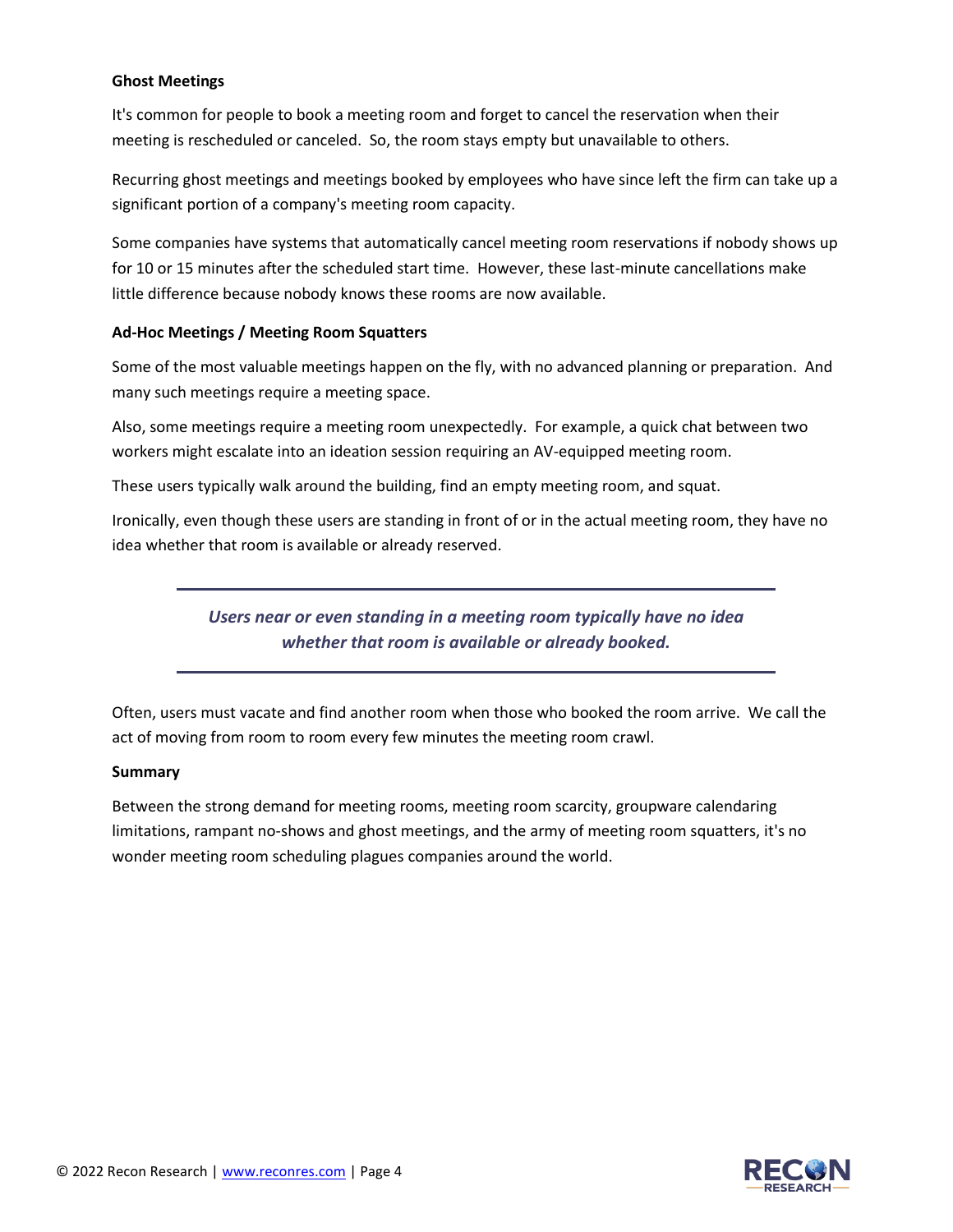### The Power & Peril of Scheduling Panels

Scheduling panels are touch-capable displays installed outside meeting room doors that connect to a back-end server, scheduling solution, or space management service (e.g., Microsoft Exchange / Office 365, Microsoft Teams, Google Calendar, Zoom, Robin, etc.).

Scheduling panels can be dedicated devices or off-the-shelf tablets (e.g., iPads, Android tablets, etc.) and provide three core functions:

| <b>Function</b>                             | <b>Description</b>                                                                                                      | <b>Offered By</b>                     |
|---------------------------------------------|-------------------------------------------------------------------------------------------------------------------------|---------------------------------------|
| Availability Indicator<br>(Green / Red LED) | Makes it quick and easy for users to find an<br>available room                                                          | Many scheduling panel solutions       |
| View of Room's Schedule<br>and Information  | Allows users to see the schedule and<br>information (e.g., room size, occupancy, etc.)<br>and find available time slots | Almost all scheduling panel solutions |
| Ability to Book the Room                    | Allows users to reserve rooms quickly and easily                                                                        | Almost all scheduling panel solutions |

*Figure 3: Key Features of Scheduling Panel Solutions*

Each of these functions addresses one or more of the previously outlined difficulties. For example, the availability indicators keep users from squatting in booked rooms or disturbing those using rooms.

However, many scheduling panel solutions also introduce new issues and challenges.

#### **"Off the Shelf" Scheduling Panels**

Some scheduling panel solutions depend on commercial-off-the-shelf (COTS) devices (e.g., iPads or Android tablets) that are easily broken or stolen, require bulky external power adapters and external network dongles, and need frequent updating.

Also, such devices are not designed to be on and plugged in 24/7/365. Stories abound of such devices shorting out or breaking as their internal batteries expand or overheat.

#### **Lack of Flexibility**

Some scheduling panel solutions use proprietary hardware or support one scheduling or calling platform only. Such solutions limit the customer's ability to change platforms in the future.

#### *While they're better than nothing, many scheduling panel solutions introduce feature, performance, reliability, security, or cost compromises.*

#### **Unprofessional Design and Form Factor**

In addition, some scheduling panels require bulky, make-shift, consumer-style mounts and enclosures that are unattractive and difficult to install. And some solutions depend on unreliable wi-fi connections.

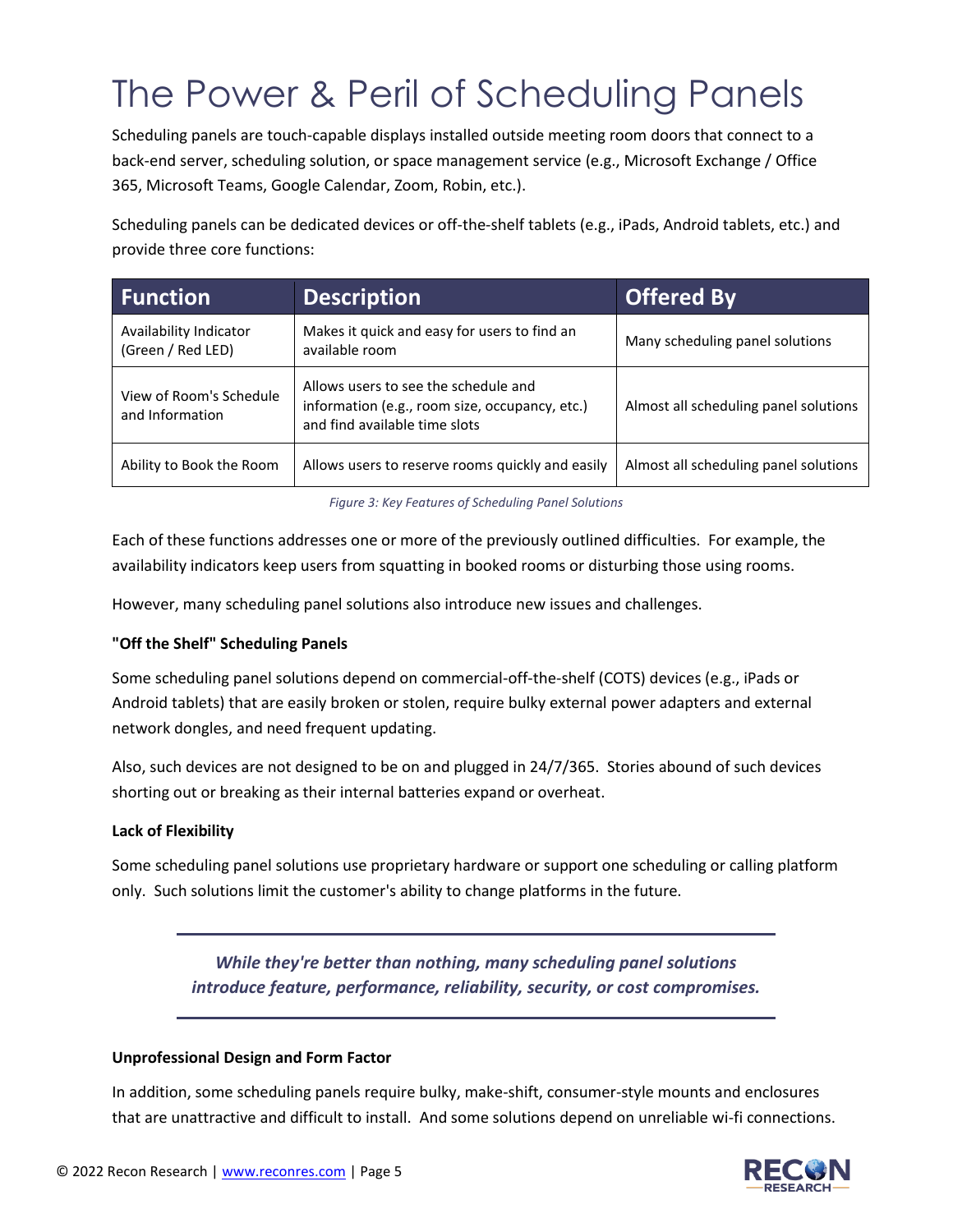#### **Need for Additional Software and Systems**

Furthermore, some scheduling panel solutions require additional server software or cloud platforms to operate, which can complicate both the deployment and management of the scheduling environment.

#### **No Connection to Meeting Room AV Equipment**

Also, some scheduling panel solutions operate in an information vacuum, meaning they don't know if the meeting room (or AV equipment in the room) is actually in use.

#### **Too Expensive for Mass Deployment**

And finally, some solutions are prohibitively expensive, which causes the customer to deploy scheduling panels for only some meeting rooms. These partial deployments are pretty common in the enterprise.

#### **Summary**

Organizations needing to address common room booking issues should look for easy-to-use and welldesigned scheduling panel solutions that support numerous back-end platforms. Additionally, customers should seek solutions that are easy to install, durable, and cost-effective to deploy at scale.

### Solution Spotlight

The sponsor of this study, Logitech, has announced a scheduling panel for meeting rooms called Tap Scheduler that addresses many of the challenges described above.

Tap Scheduler is a purpose-built scheduling panel designed for 24/7/365 operation in small, medium, or large-scale meeting room environments.



*Figure 4: Logitech Tap Scheduler – Installed on Door Frame*

Tap Scheduler sports a 10.1" capacitive touch screen with an oleophobic (anti-fingerprint) coating and can be glass mounted, mullion mounted (e.g., on a door or window frames), or wall-mounted. All of these mounts are included in the package at no additional cost.

Tap Scheduler's integrated side color LEDs allow users to quickly find available meetings rooms at a distance (see image below).

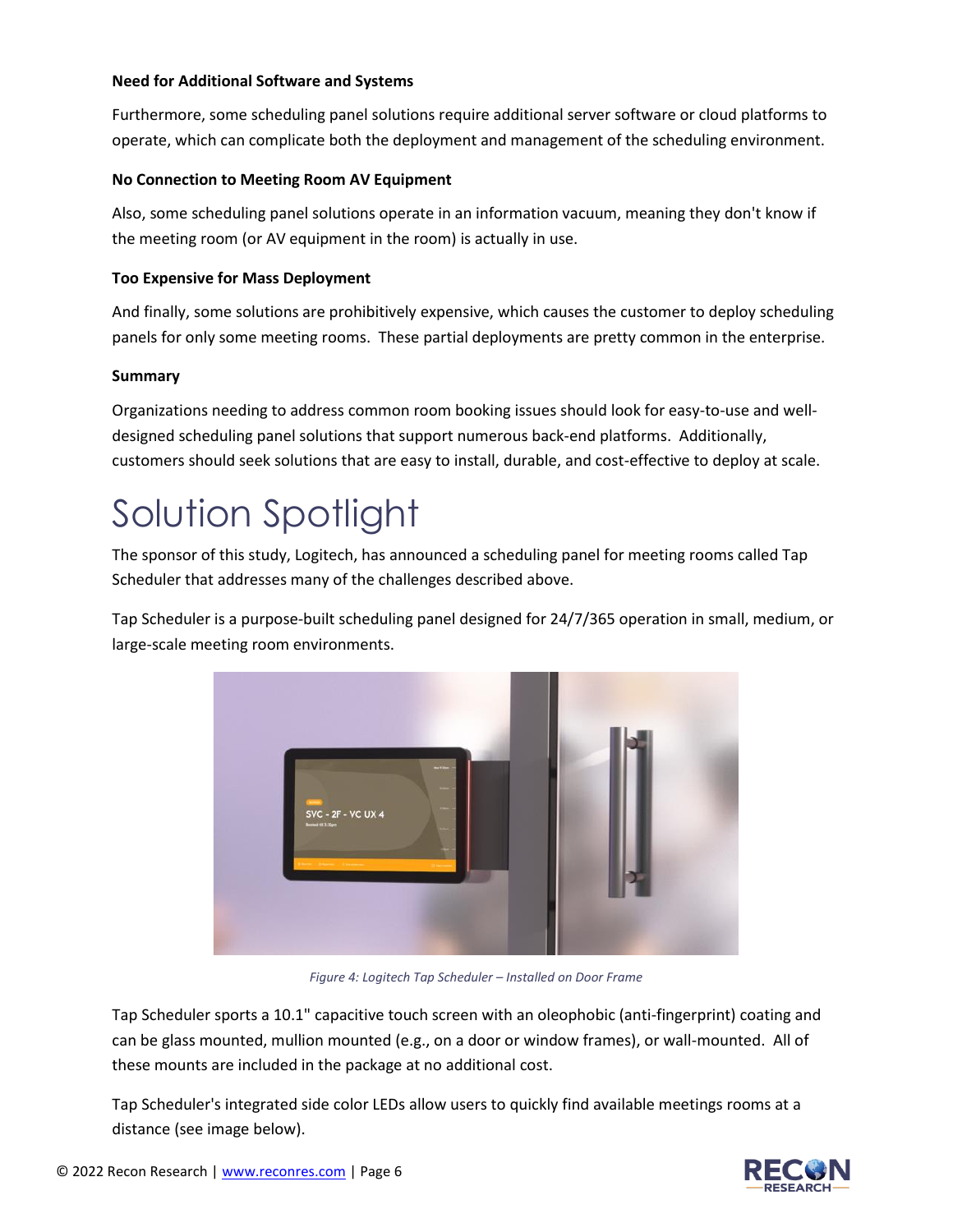

*Figure 5: Logitech Tap Scheduler – Hallway Showing Available (Green LEDs) and Booked Meeting Rooms (Red LEDs)*

To simplify and expedite installations, Tap Scheduler requires only a single PoE network cable (provides both power and IP network connectivity),<sup>2</sup> contributing to a clean and tidy finished look.

Tap Scheduler runs room scheduling apps from Microsoft Teams, Zoom Rooms, Robin, Meetio, and others (see image below).<sup>3</sup>



*Figure 6: Logitech Tap Scheduler – Displaying Meeting Room Schedule in Microsoft Teams, Zoom, Robin, and Meetio (L to R)*

Through software integrations, Tap Scheduler makes the scheduling and booking functionality of these solutions available on the go. Depending on the provider, users can make an instant room reservation, check-in for a meeting, and book a space in advance, all on Tap Scheduler.

Finally, IT admins can manage Tap Scheduler centrally using Logitech Sync device management and the video conferencing provider's portal.

### Conclusion

Companies worldwide depend on their AV-enabled meeting rooms to connect and collaborate with remote colleagues and those working at home. However, finding and quickly reserving meeting rooms remains a challenge for organizations large and small.

Scheduling panel solutions address many common meeting room scheduling difficulties.

Logitech Tap Scheduler is an attractive, easy-to-install, multi-platform-capable room scheduling panel designed to stand up to the most demanding office environments.



 $2$  Tap Scheduler can use wired (Ethernet) or Wi-Fi network connections.

<sup>&</sup>lt;sup>3</sup> Visit [Logitech's website](https://www.logitech.com/support/tap-compatibility) for the latest availability, certification, and compatibility information.